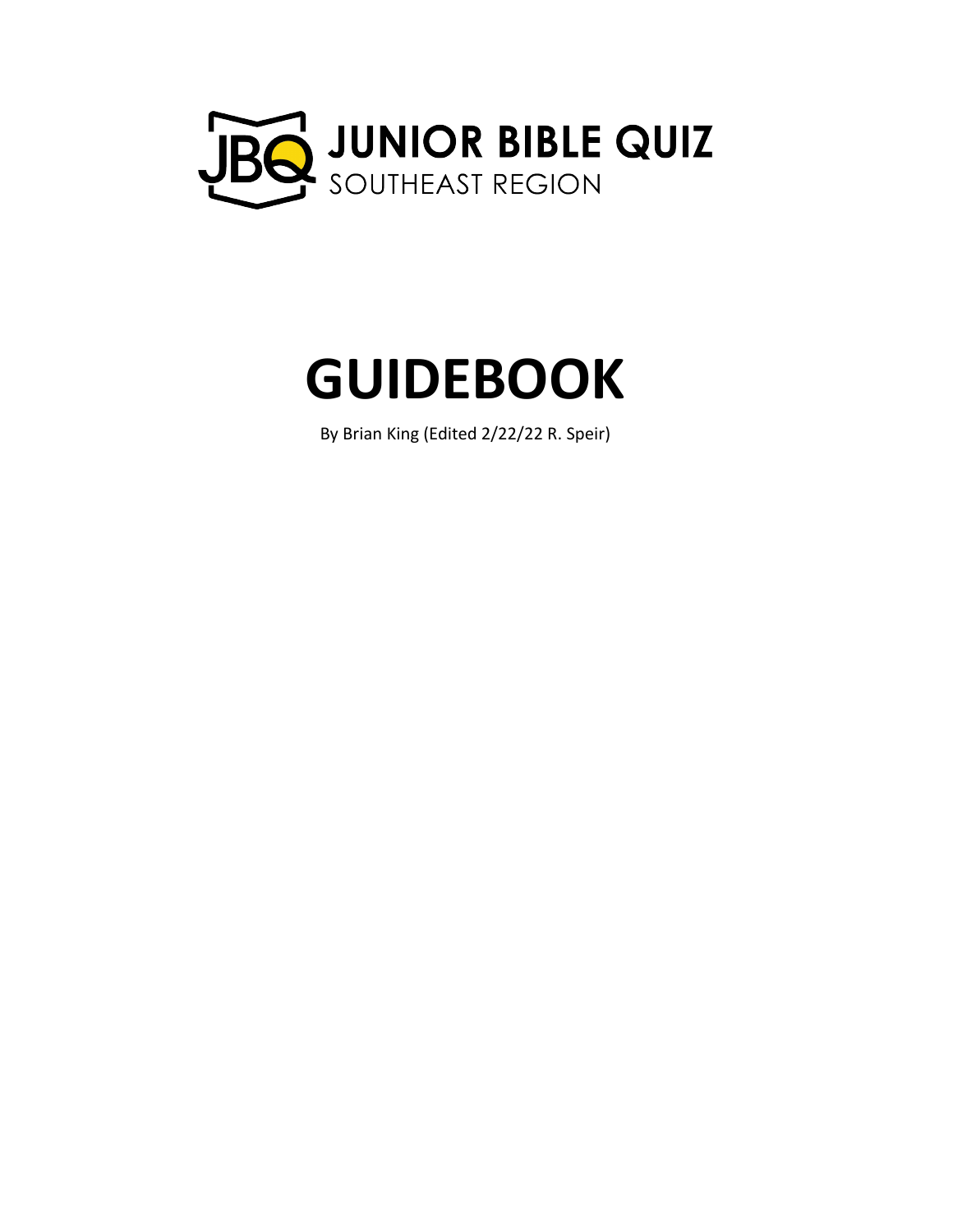The Southeast JBQ Regional Tournament exists to encourage the study, understanding and application of God's Word for the families of our churches, using the vehicle of competition as a motivating point toaccomplish this.

As such, we will always urge teams to strive for competitive excellence, while maintaining a high level of spiritual integrity, displayed through the relationships between quizzers, coaches, officials and spectators.

This brief guide will help insure that all teams attending this event can appreciate the differences among the states, while allowing them to quiz in a friendly and uncomplicated manner in this multi-district meet.

# **FORMAT**

The Southeast Regional is set to operate with a max of 24 teams. The top 4teams from each of the SE Districts (AL, GA, NC, Pen FL, SC and West FL)will be invited. Should any of these teams choose not to attend, the invitation will be extended to the 5th place team in their district, or however far down is needed to either fill the four slots, or it is determined that no other teams are interested. Districts will be allowedto have more than 4 teams attend. However, only 4 teams can advanceto the National Festival. Extra slots will be available on a rotating basis, starting with the host district. The rotation is listed below. I will continue this rotation annually always starting with the current years hosting district. So for example next year W. Florida will get the first opportunity then North Carolina, and Pen Florida will go last.

It is our desire that as many teams as possible are given the opportunity to attend, it is a wonderful lifelong learning experience.

## **Here is the 2022 rotation:**

- 1. 2022 North Carolina (Hosting)
- 2. 2023 Pen Florida
- 3. 2024 Alabama
- 4. 2025 South Carolina (Was not able to host in 2020, so was skipped).
- 5. 2026 Georgia
- 6. 2027 West Florida
- 7. 2028 North Carolina

Once the final list of teams is assembled (even if less than 24) they willbe quizzing a full round robin starting Friday morning and Saturday, for up to 23 rounds.

## **QUALIFYING FOR NATIONALS**

At the Southeast Regional, 5 teams will qualify for the National Festival. The top 5 teams that have not previously registered for Nationals will earn theseslots. Remember only 4 teams from the same District can advance to the National Festival.

Again, if a team earns a slot, but chooses not to attend, the invitation will be given to the next team. Teams must announce their decision about accepting a bid before the meet. We will have a computeravailable and you *must* register immediately after this event. Please be prepared to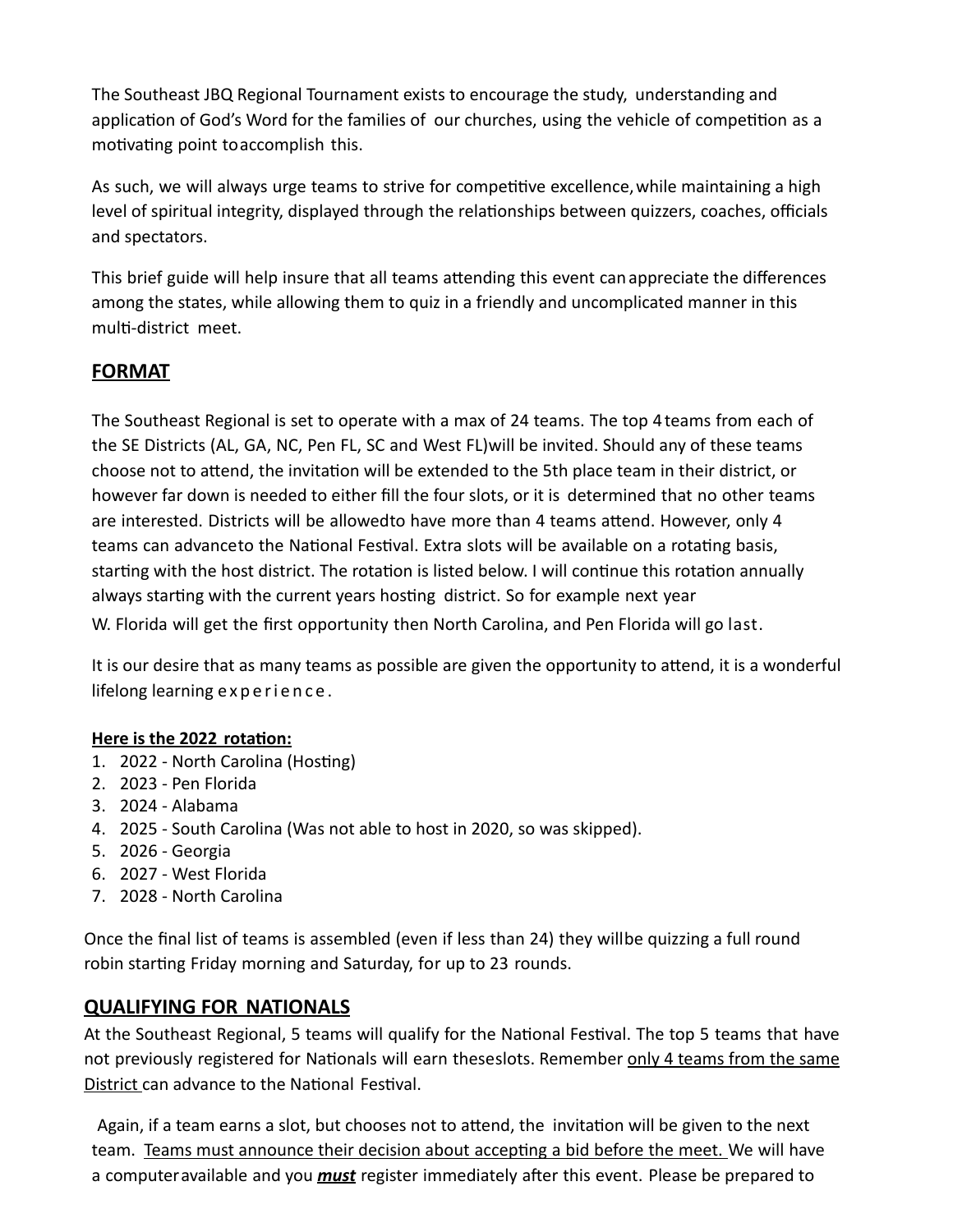register. There is a possibility of one or more teams earning an "at-large" bid to Nationals.

Everyone's question answered: "It looks like registration for Nationals doesn't close until May 12th. Why do we have to make that decision this weekend?"

"Let's assume your team finishes in 1st thru 12th place, and receives an invitation to the National Festival. So you go back to your church, take a few days to decide and decide you're not going to attend. Then you tell me. Now I contact the next team that finished after the team that receives the final invitation, and the whole process starts over. You can see this draws out the whole process, and teams miss out on an opportunity to attend the festival." (that teams has already changed gears, parents have made other plans, momentum is lost and they are no longer prepared to attend National Festival.)

Our goal at the Southeast Regional is to accomplish two things.

- First, to make sure that our regional event is an "End all " event. The Southeast Regional celebrates teams for what they have already accomplished. In other words, an event that if a team qualifies to attend and gets something from the event that will bless them for attending (Fellowship, pictures, guest speakers, etc). Our event is not simply a stepping stone to advance to the National Festival.
- The next reason is it is an event that will help teams advance to the National Festival. One of the ways we do that is to ask hard questions, and push teams to submit information in a timely fashion.

I'm proud to tell you that since 2015, the Southeast Region has sent more teams than any other region to the National Festival. The one reason this has happened Is because when the National Festival committee calls, we are prepared. "Will the First Assembly of Anytown, USA accept an invite to the festival?" I say YES!

## **OFFICIALS**

Each team is asked to provide 2 qualified officials for this meet. While no point penalty will be imposed for not bringing these officials, we reserve the right to limit the number of people that a team can bring into a quizzing room (assistant coach, spectators, etc.) if they do not have two officials. "Qualified" means that a person has been certified by whatever requirements are in place in their district. If you need help certifying officials, please contact me.

## **RULES**

We use the most current edition of the National Guidelines available at [www.nationaljbq.org](http://www.nationaljbq.org/). Any differences that some districts use on their own will not be honored, such as changing the rules about calling for judge's votes, giving points for bringing officials, etc.

*Clarification* - In overtime, teams are given an additional timeout and unused timeouts from regulation are carried over. Quizzers who have already quizzed out cannot return in a match, even if it goes into overtime. If a quizzer answers a  $6<sup>th</sup>$  correct or  $3<sup>rd</sup>$  incorrect questions in overtime, that is still considered a quiz out.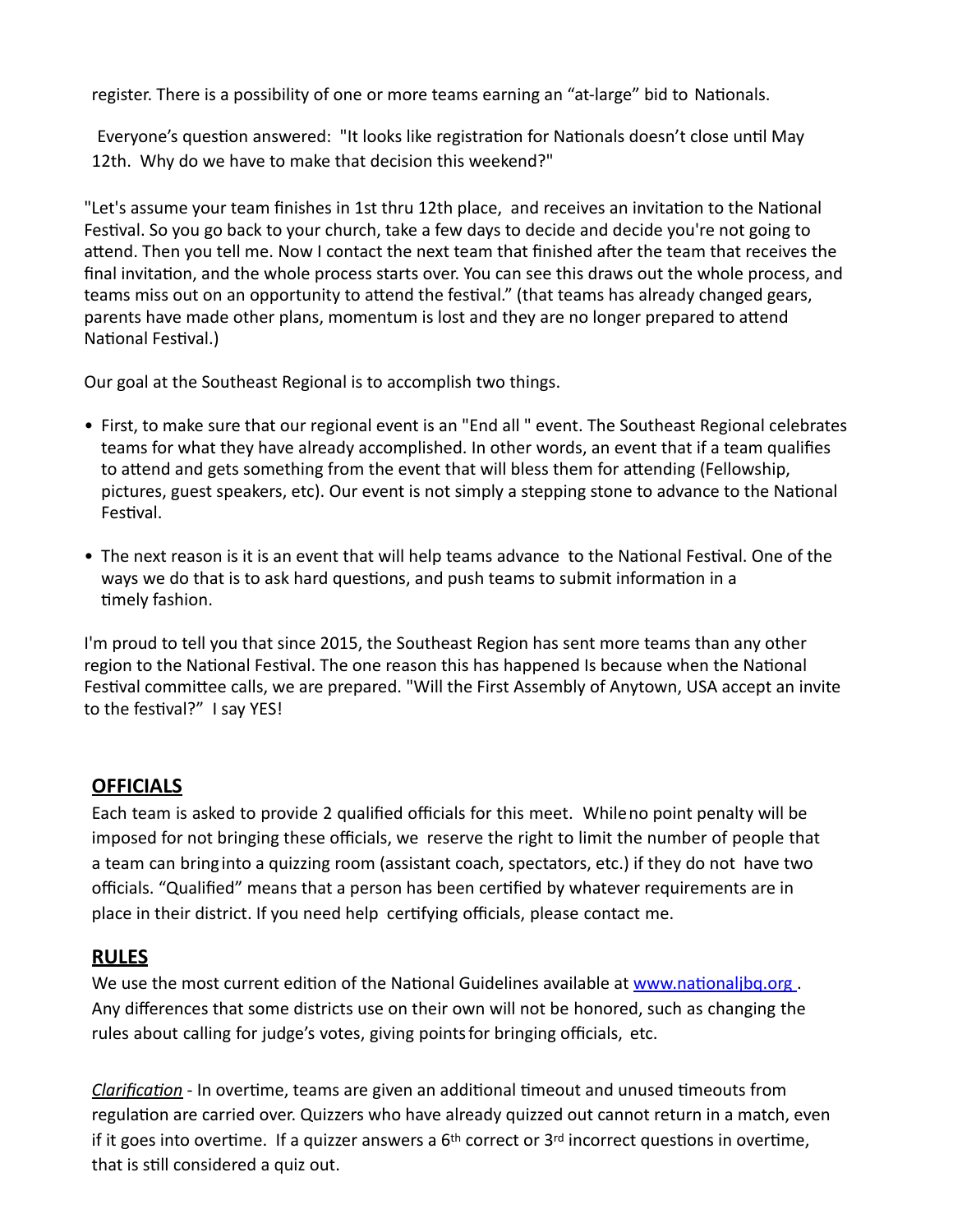## **TIEBREAKERS**

As at the National Festival, ties are broken by matches already played, there will be no additional matches to break ties. If between two teams, the head to head result will be the tiebreaker. If between three or moreteams, total points will be used. In the rare case where three or more teams are tied, and two have the same total points, we will go back to head to head for just those two teams.

## **ROSTERS**

Teams advancing to Regionals may add other quizzers from their church, even if they quizzed on a different team or in a different level during the course of play in your district.

# **LUNCH and FACILITIES**

Our host church is providing a lunch on Friday or Saturday. You may bring your own lunch, or purchases lunches from the host church, You will NOT have time to go off campus for lunch. We will have Quizzing / Awards Ceremony resume at the announced time following lunch.

Again, dealing with our hosts, we are privileged to have a church open their doors for us. This is a major undertaking for a church, and we need you to help us maintain a good relationship with them. For that reason, we ask that you plan to assist us in moving tables/chairs after the quizzing is complete to help our hosts prepare for services the next day. Also, please help us keep kids out of areas they don't need to be in, such as on the stage, in offices or other areas not being used for quizzing. Insuring that kids respect the facilities is vital and is expected of each team to monitor this is done. We do not want any damage done to the campus, such as inordinately messing up bathrooms, going through cabinets, desks, etc., or keeping items they find.

At the end of the day on Saturday, we may be asked to help set up for the next day by picking up garbage, moving tables or chairs, or whatever is needed. Please be ready to help.

# **ATTITUDES**

JBQ is a CHRISTIAN discipleship ministry. It is expected that all coaches,quizzers and others affiliated with each team will conduct themselves ina manner consistent with what we are teaching the kids. While in a competitive format differences of opinion will arise, we have methods inplace of dealing with those issues. Losing tempers, arguing, shouting, threatening, etc. are not among those methods. Behaviors such as these are not representative of what we are about and will not be accepted. We reserve the right to deal with actions like this in an appropriate manner, up to and including asking a team to leave.

No official has ever cost a team a victory. You may think so. You maythink you have evidence to "prove" it. You may even be right that anofficial made a bad decision. But to dwell on that and say that to your kids is wrong. If you have asked for a judge's vote and it still hasn't gone your way, maybe *you* aren't right. Accept the decision and use this as an opportunity to exhibit putting God's Word into practice. The quizzers are watching you and their attitudes will reflect yours.

In unusual circumstances, coordinators are available to step into any room and assist. However, do not expect us to overturn a judgment call. We will not do that. What we will do is insure that